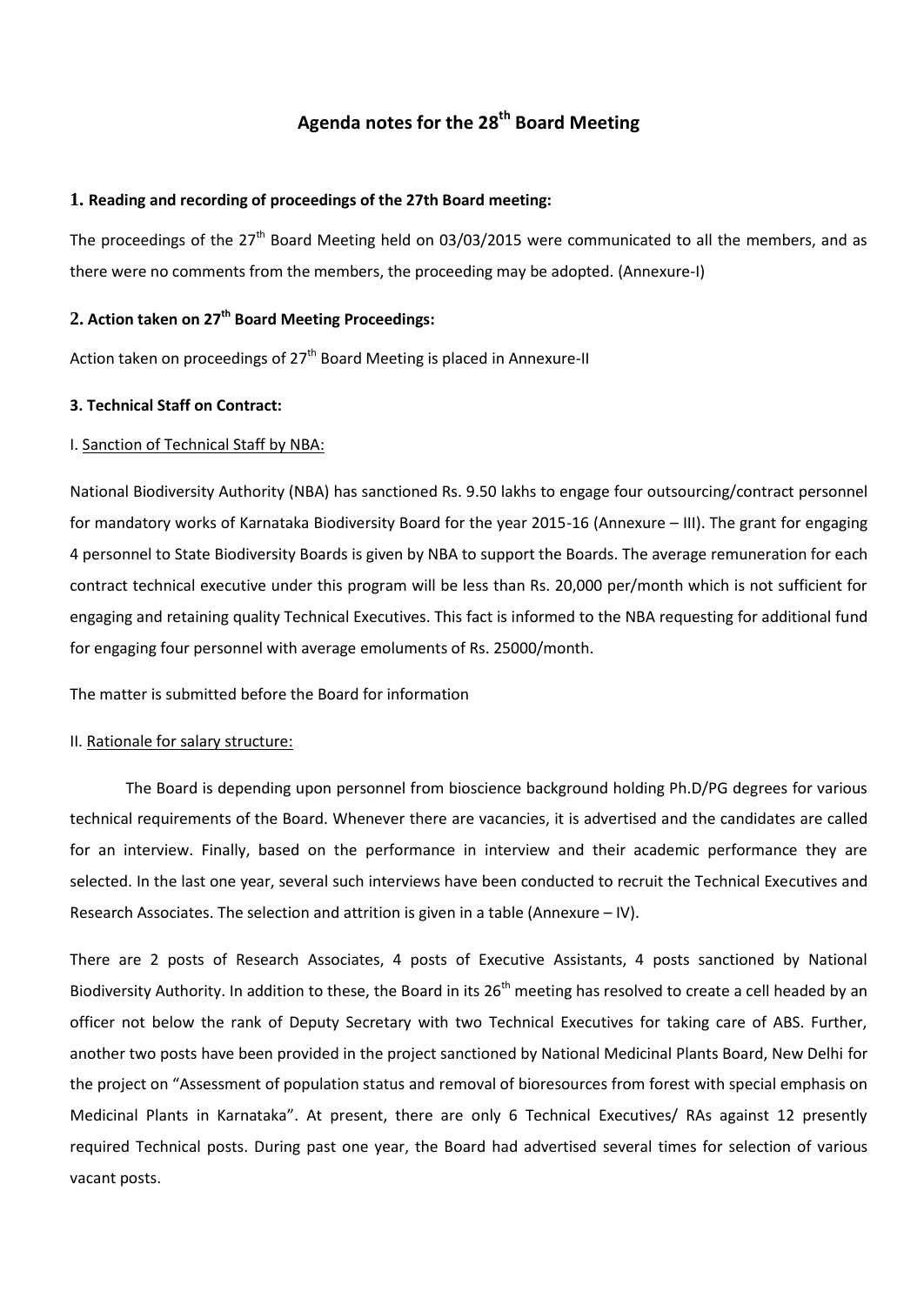The suitable candidates were not found enthusiastic when applying for the post of Technical Executive/ Research Associate except in one case in which recruitment was done for UNEP-MoEF-GEF project. The candidates applying and continuing to serve the Board after selection has direct correlation with the remuneration they are getting. Generally the remuneration to Technical Executives (PG Freshers/having one year experience) was Rs. 18,000 to Rs. 20,000 and those taken under the outsourced support programme for NBA was Rs. 14,000 to Rs. 18,000. The Board also has resolved during its  $21<sup>st</sup>$  meeting that the payment to Post Graduate incumbents is not commensurate to their skill and should be more.

To discuss the issue of attracting good technical personnel and to retain their services for longer duration, a committee comprising of Member Secretary, Karnataka Biodiversity Board | Director, IWST | Conservator of Forests, Working Plan and Deputy Director, Agriculture was constituted which met on 14/05/2015. The proceedings of the meeting is placed at Annexure – V. The members agreed that there should be a need for fixing better remuneration based on the number of years of experience and the talent which is noted below:

| <b>Sl. No.</b> | <b>No. of years of Experience</b> | Remuneration |
|----------------|-----------------------------------|--------------|
|                | Freshers                          | Rs. 20,000/- |
| 2              | 1 Year                            | Rs. 22,000/- |
| 3              | 2 Years                           | Rs. 23,500/- |
|                | 3 Years                           | Rs. 25,000/- |
| 5              | 4 Years                           | Rs. 26,000/- |

The matter is placed before the Board for deliberation and suitable decision.

#### III. Supporting Staff Salary Enhancement:

The supporting staff *viz* peons/drivers are also requesting for enhancement of their emoluments. This needs to be considered and it is proposed that their emoluments may be increased to neutralize the increase in dearness (equivalent to DA given by Government of Karnataka in last one year plus an increment of 3% for every completed year of service.

The matter is placed before the Board for deliberation and suitable decision.

#### IV. Outsourcing the required manpower to KEONICS:

It has been our experience that recruiting personnel through advertisement is not successful. In view of this it is proposed that we engage a manpower supply agency to provide on kinds of staff to the Board. KEONICS is a Government of Karnataka enterprise and is providing manpower services to various organizations. M/S KEONICS has submitted a quotation in this regard. It is mandatory for the employer to contribute 12% on basic salary to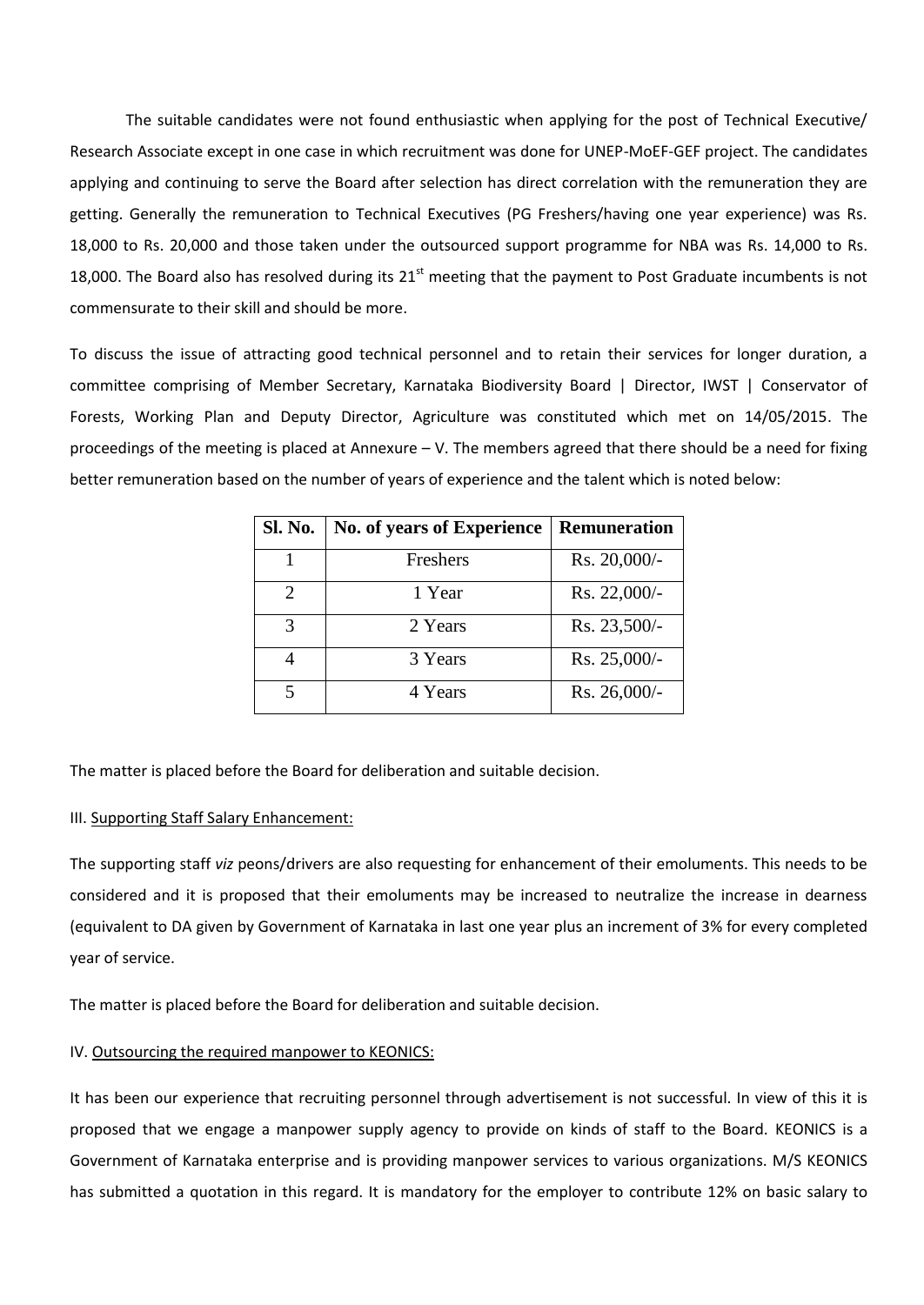Provident Fund (PF) for those who are drawing salary less than Rs. 15000. Further, employer also contributes an ESI of 4.75 % on gross. Including these figures, a detailed quotation is submitted by KEONICS (Annexure-VI). In case the personnel drawing salary more than Rs. 15000, contribution of EPF is optional for the Staff and the Board.

The matter is placed before the Board for deliberation and approval of KEONICS, a Government of Karnataka enterprise, as an agency for providing manpower services to the Board.

#### **4. Access and Benefit Sharing:**

#### 1. Action taken on Special Agenda:

A special agenda for ABS obligations for access to bioresources for commercial utilization and for biosurvey and bioutilization for commercial utilization was circulated on 25/03/2015 among the Board members which was duly approved by the members. (Annexure- VII). The approved OM was sent to all the 170 companies (Annexure – VIIa) which have reported for accessing of Bioresources in Form-I requesting them to pay for the ABS obligation as per the OM. 30<sup>th</sup> April, 2015 was fixed as the deadline for furnishing the ABS obligation. The companies who responded to the OM falls under three categories:

- 1. Twelve companies have paid the ABS obligation. (Annexure VIIb)
- 2. Thirteen companies have sought further clarification. (Annexure VIIc)
- 3. Ninety five companies wanted to extend the deadline for payment of ABS obligation. (Annexure VIId)

Some of the companies have not yet responded. A reminder has been sent to all after extending the date till 30<sup>th</sup> May, 2015 to meet ABS obligation.

#### 2. Signing agreements on ABS:

As per the regulation on Access and Benefit Sharing dated 21/11/2014, an agreement needs to be signed between the Board and the bioresource users. A copy of format of such agreement, after vetting by the Legal Advisor of the Board, is submitted. (Annexure – VIII)

The matter is placed before the Board for deliberation and approval.

# 3. Collection of fee by Biodiversity Management Committee (BMC):

Section 41(3) of Biological Diversity Act, 2002 provides for collection of fee by the BMC from any person for accessing or collecting any biological resource for commercial purposes from areas falling within its jurisdiction. As per Karnataka Biodiversity Rule 13(XIV), the Board is to recommend, prescribe, modify, collection fee of the BMC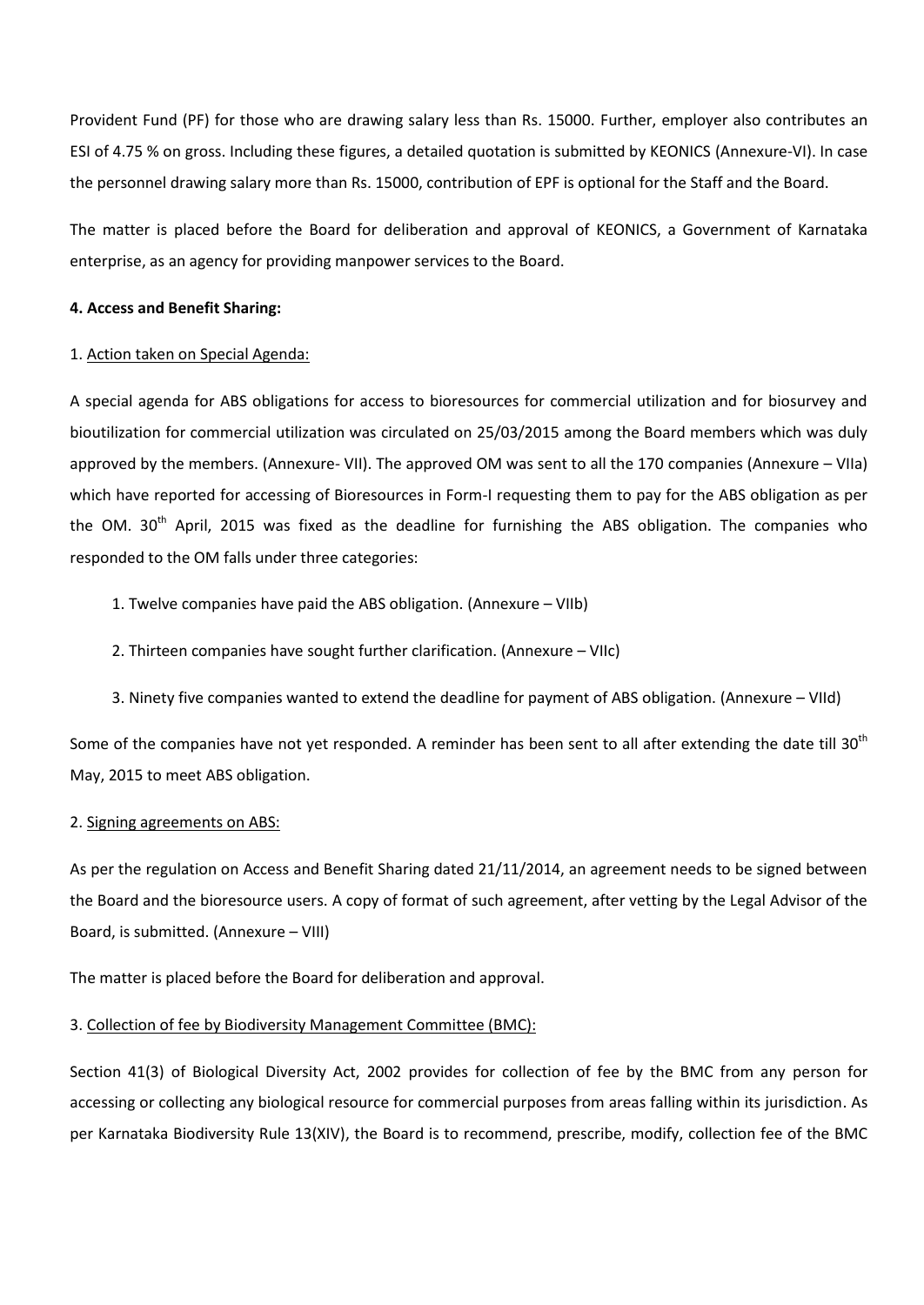from time to time. This fee is in addition to the access and benefit sharing obligation which the bioresource users are paying to the Board. This fee needs to be collected by the BMC which is in initial stage of functioning.

The matter was also discussed during the meeting of committee on ABS on 21/01/2015 (Annexure – IX).

The subject is placed before the Board for deliberation and suitable decision for recommending collection fee to the BMC.

# 4. Access and Benefit Sharing on high economic value Bioresource:

As per the Regulation 3(3) on ABS issued by NBA, MoEFCC dated 21/11/2014, it is mandatory for successful bidder or purchaser of Biological resources having high economic value such as Sandalwood, Red Sanders etc. and their derivatives to make an upfront payment of not less than 5% on the proceeds of the auction or sale amount. It is imperative to identify other high value Bioresources which are being used commercially. The subject is placed before the Board for deliberation of fixing the upfront payment by such users and for determining any other high value biological resource used in the State. Copy of the NBA guidelines on ABS is placed at Annexure – X.

# 5. Access and Benefit Sharing for marine products:

The Board is implementing a project on ABS funded by UNEP-GEF-MoEF. One of the objective of the project is to lead to agreement with bioresource users under three ecosystems *viz* wetland, forest and agriculture. The Office Memorandum on ABS dated 27/03/2015 has dealt about assessing the ABS obligation related to commercial utilization of plants. The project unit under GEF has done lot of preparatory works to lead to an agreement with companies dealing in marine products (Proceedings of meeting with Marine products industries: Annexure – Xa). As per the OM (Annexure – IIb), the following rates of ABS obligations were approved:

|         |      | Trader/Manufacturer not entered in<br>prior agreement with VFC/Forest<br>dwellers/Gram Sabha etc. |              |               | Trader manufacturer in prior<br>agreement with VFC/Forest<br>dwellers/Gram Sabha etc. |
|---------|------|---------------------------------------------------------------------------------------------------|--------------|---------------|---------------------------------------------------------------------------------------|
| Sl. No. | List | <b>Trader</b>                                                                                     | Manufacturer | <b>Trader</b> | Manufacturer                                                                          |
|         | 3A   | 3%                                                                                                | 5%           | 3%            | 5%                                                                                    |
|         | 3B   | 2%                                                                                                | 4%           | 3%            | 5%                                                                                    |
| 3       | 3C   | 1%                                                                                                | 3%           | 3%            | 5%                                                                                    |
|         | 3D   | Nil                                                                                               | Nil          | ΝA            | ΝA                                                                                    |

Since there is no list of species for marine products as in the case of plants, a flat rate of 3% and 5% for trader and manufacturer respectively may be approved as the rate for ABS obligation for the marine products. And the other option of ABS obligation based on annual gross ex-factory sale product as given below may also be approved.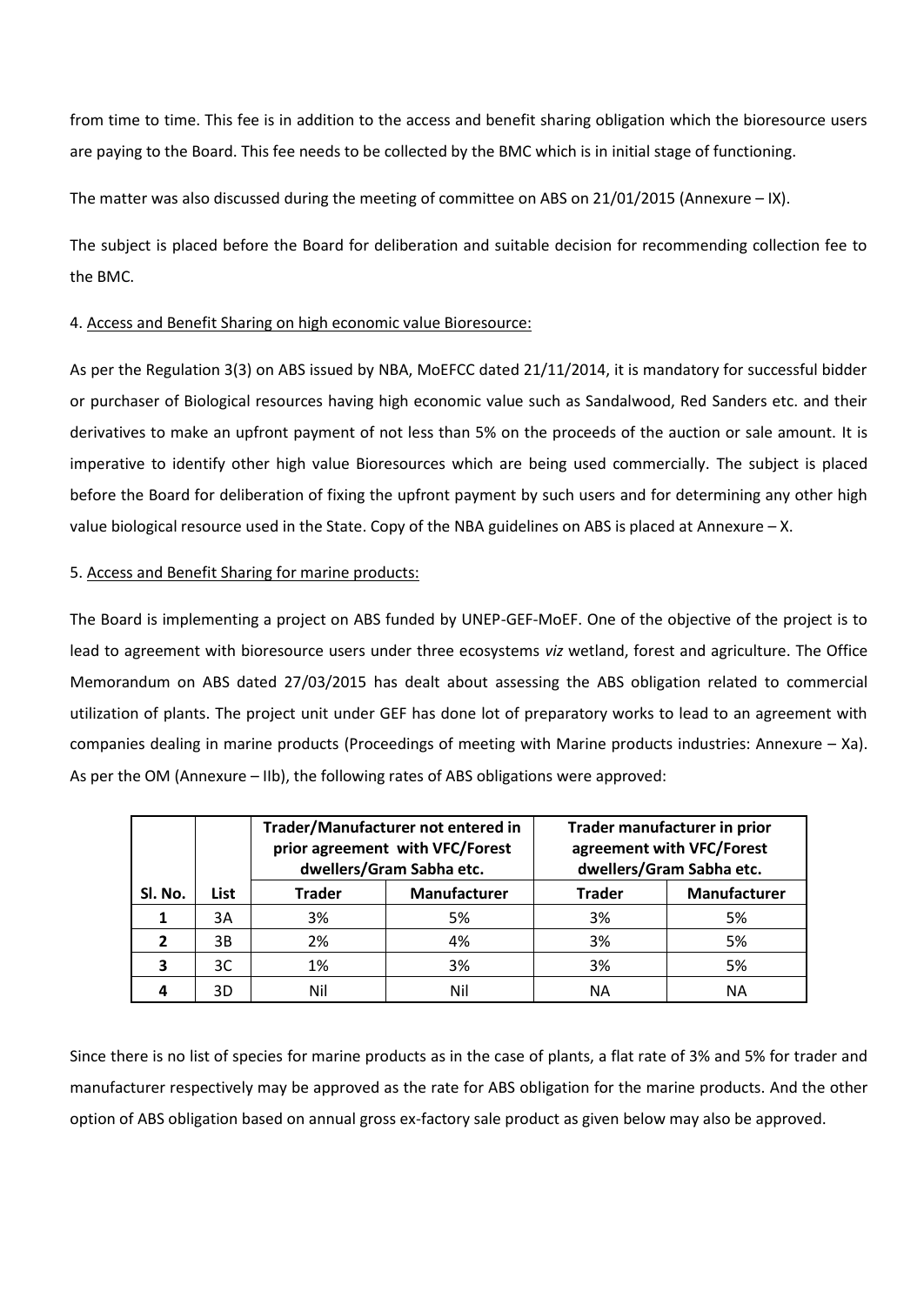| Annual Gross ex-factory sale of product | Benefit sharing component |  |
|-----------------------------------------|---------------------------|--|
| Up to Rupees 1,00,00,000                | 0.1%                      |  |
| Rupees 1,00,00,001 up to 3,00,00,000    | 0.2%                      |  |
| Above Rupees 3,00,00,000                | 0.5%                      |  |

The matter is placed before the Board for deliberation and approval of the ABS obligation for marine products.

# **5. Peoples Biodiversity Registers (PBRs) Status:**

1. During its 25<sup>th</sup> meeting, the Board noted the methodology adopted for preparation of Peoples Biodiversity Registers (PBRs) which are being facilitated by professors and students of Bioscience Departments. The success of the completion of PBRs depends upon cooperation and services extended by professors, lecturers and students of Bioscience departments from various Universities/Institutions/Colleges etc. The matter was advertised seeking the help of Professors and students in writing the PBRs. Letters were also addressed to all the DCF-SFs who are also the Nodal Officer for the activities of the Board, to select such interested professors who can render their services in this venture. However, it is noticed that very few persons came forward to take up this task. Considering the urgency as a pilot test case, couple of enrolled Ph.D Research Scholars were given the task of assisting in writing the PBRs. It was found that their performance towards writing PBRs is satisfactory.

The matter is placed before the Board for information and deliberation for suitable decision regarding taking up the services of Teachers and Research Scholars from various Colleges and Institutions.

2. The Board in its 25th meeting, resolved vide Agenda – 6 to implement the ABS project funded by UNEP-GEF-MoEF at the Taluk panchayat level BMCs. The writing of PBRs at taluk panchayat level in the selected taluks of the project is one of the components of the project. The cost of preparation of PBR as per the guidelines of the project is Rs. 150000. However, as per the methodology adopted by the Board, master checklist for all the agro-climatic zones is already prepared, as a result the cost of preparation of PBRs comes out to be Rs. 55000. The breakup of the cost is appended at Annexure – XI.

The matter is placed before the Board for deliberation and approval of the cost for preparation of PBR at taluk level.

# **6. Project on medicinal plant – Assessment of population status and removal of bioresources from forest with special emphasis on medicinal plants in Karnataka.**

As placed before the Board vide Agenda – 5 in its 27th meeting, the project was submitted to National Medicinal Plants Board through the Chief Executive Officer, Karnataka Medicinal Plants Authority (KAMPA). The project was approved by National Medicinal Plants Board (NMPB) (Annexure – XII).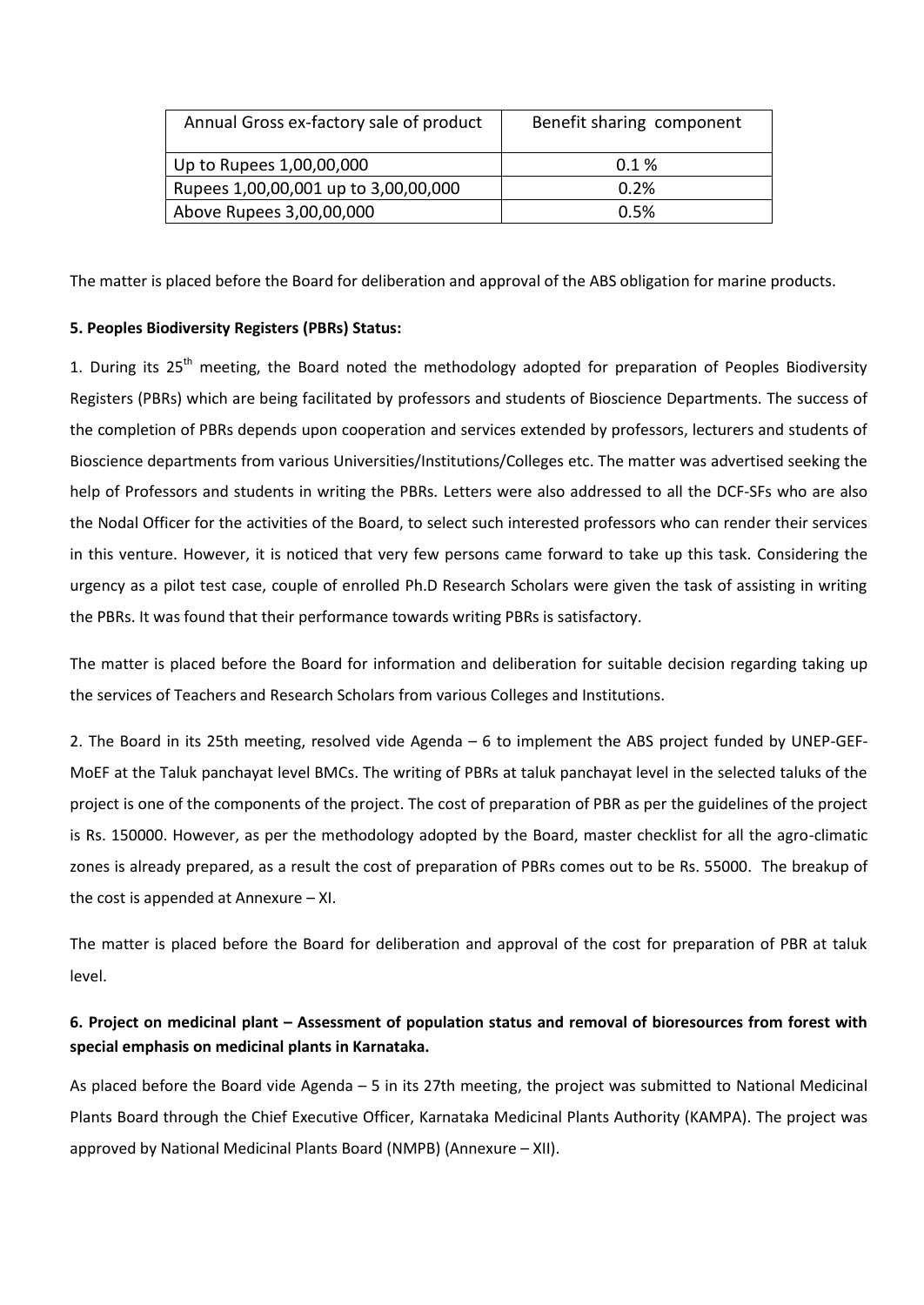On the assurance of PCCF (HoFF), the project has been implemented in forest divisions of Honnavar, Haliyal, Karwar and Virajpet. The data from these divisions are being processed. After sanction of this project, field work is started in Bengaluru Urban and Bannerughatta Wildlife Divisions. This is being done on pilot basis and to understand the field problems and implementation difficulties. The approved project provides 7.2 lakh rupees/division for data collection and its processing. The detailed data sheet for the estimated cost for each division is placed at Annexure – XIII.

The matter is placed before the Board for deliberation and approval of the cost norm.

#### **7. GEF Project status:**

The UNEP-GEF-MoEF&CC ABS Project is executed by the National Biodiversity Authority (NBA) and administered by the Ministry of Environment, Forest and Climate Change, Government of India. The State Biodiversity Boards in ten states of India including Karnataka Biodiversity Board are the project implementing partners.

The project aims to access and quantify the economic value of the biological resources present at the local, state and national level using appropriate methodologies to determine benefit sharing which will help in better implementation of the Biological Diversity Act, 2002 and its rules 2004 and inform national decision makers on prioritizing conservation action.

Under the project, the Karnataka Biodiversity Board has taken up to facilitating the constitution of BMCs at the local level and to make an effort to recognize, empower BMCs in selected locations in Karnataka. The objectives are the project are as follows:

Identification of biodiversity with potential for ABS and their valuation in select ecosystem such as forest, agriculture and wetlands.

Development of tools methodologies guidelines framework for implementing ABS provisions of the Biological Diversity Act.

Implementation of the policies and regulatory framework (s) relating to ABS provisions at local state and national level and there by contribute to international ABS policy issues.

Capacity building and strengthening and implementation of the ABS provision of the biological diversity Act.

Increasing public awareness and educational programmes.

This project is implemented over a period of 10 months from September 2014- June 2015 and total estimated cost of this project is 70 lakhs. This is a pilot-project is being implemented in selected locations in Karnataka to cover three ecosystems: Agriculture, Forests and Wetlands (freshwater and marine).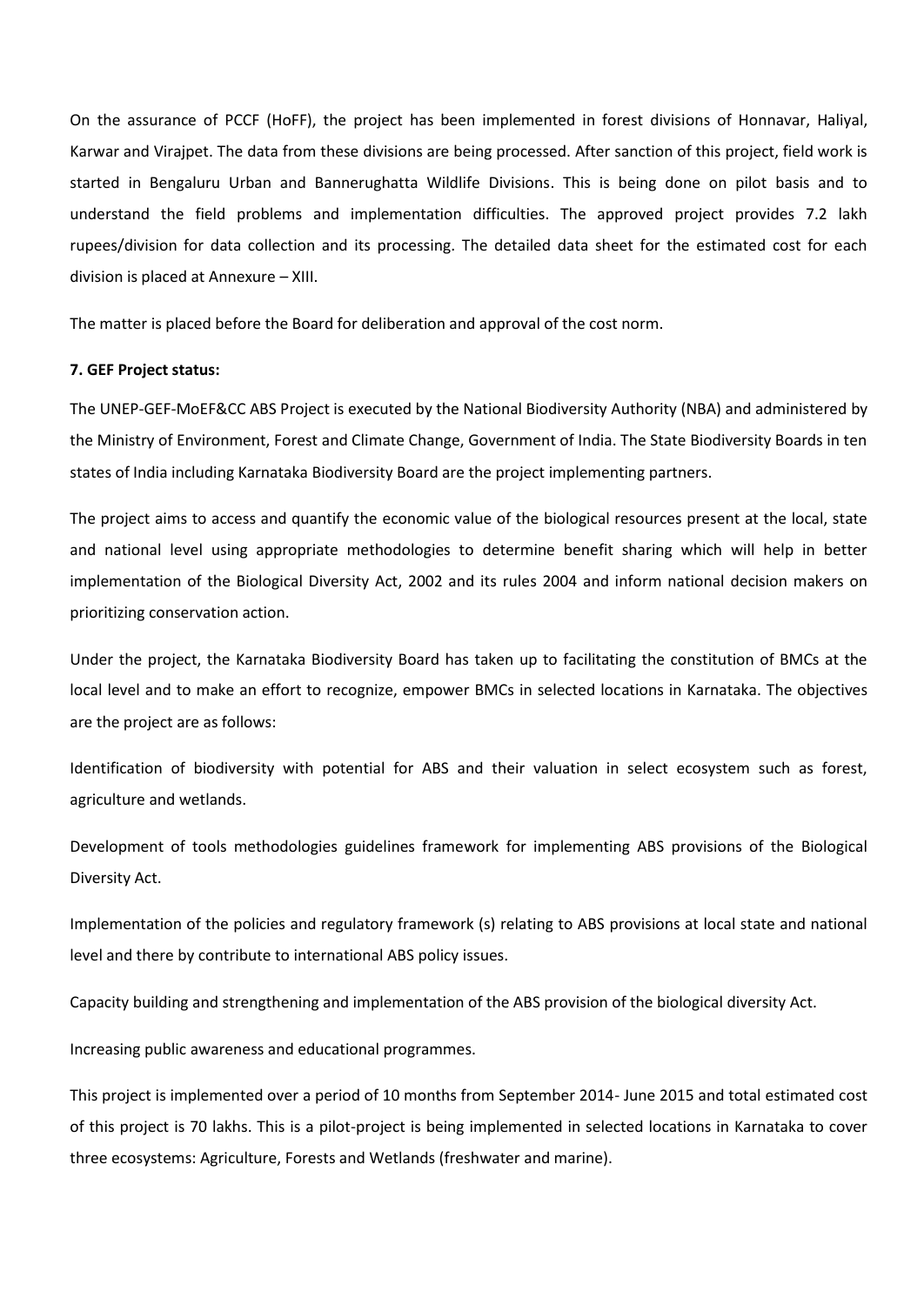Under this project, Karnataka Biodiversity Board has facilitated constitution of 20 taluk level BMCs and organized several capacity development workshops on role of BMCs and operationalizing the Access and Benefit Sharing mechanism. Several consultation dialogues meetings with various industries such as: Agarbati, Gherkins, marine products, seeds, oleoresin, etc have been held since the inception on the project. Workshops were held to create awareness about the Biological Diversity Act, 2002 amongst various research institutions, universities, government officials.

Karnataka Biodiversity Board has also brought out various resources materials in Kannada language for increasing public awareness on Access and Benefit Sharing (ABS) and Biodiversity Management Committees (BMCs) and Local Biodiversity Fund (LBF). The details of various activities taken up under the project is placed as Annexure – XIV.

The sanction of the project for the State was informed in the month of July, 2014 by NBA. The project was for duration of 11 months up to June, 2015. However, the project started in the month of September, 2014. Constituting 20 BMCs at taluk level, preparation of PBRs in the jurisdiction of 10 taluk panchayaths, finalization of ABS agreements with 6 bioresource users – 2 each from wetland, forest and agriculture ecosystems was few of the core activities taken up under the project. Meanwhile, the preparation of PBR, meetings with BMC members etc. are not taking place for almost a month as elections for local bodies is in progress and the code of conduct prohibits such meetings. In view of these facts, the project may need an extension of about four months.

The matter is placed before the Board for deliberation.

# **8. Budget and Accounts:**

(i) The audited account of the Board for the year 2013-14 is submitted by the Accountant General (AG). The same is placed before the Board for information and approval. (Annexure – XV)

(ii) The accounts of expenditure for the year 2014-15 is placed before the Board for deliberation and necessary action. (Annexure – XVI)

(iii) The copy of reappropriated budget for the year 2014-15 is placed before the Board for information. (Annexure – XVII)

(iv) The Government has given a grant of Rs. 3.64 crore for the year 2015-16. The budget estimate of the Board for the year 2015-16 for Rs. 3.64 crore with different heads of expenditure is placed at Annexure – XVIII.

The matter is placed before the Board for deliberation and approval.

#### **9. Committee on animal husbandry:**

Secretary, Animal Husbandry and Fisheries (AH&F) requested the Additional Chief Secretary, Forest Ecology and Environment, Government of Karnataka to constitute a committee under Biological Diversity Act, 2002. The ACS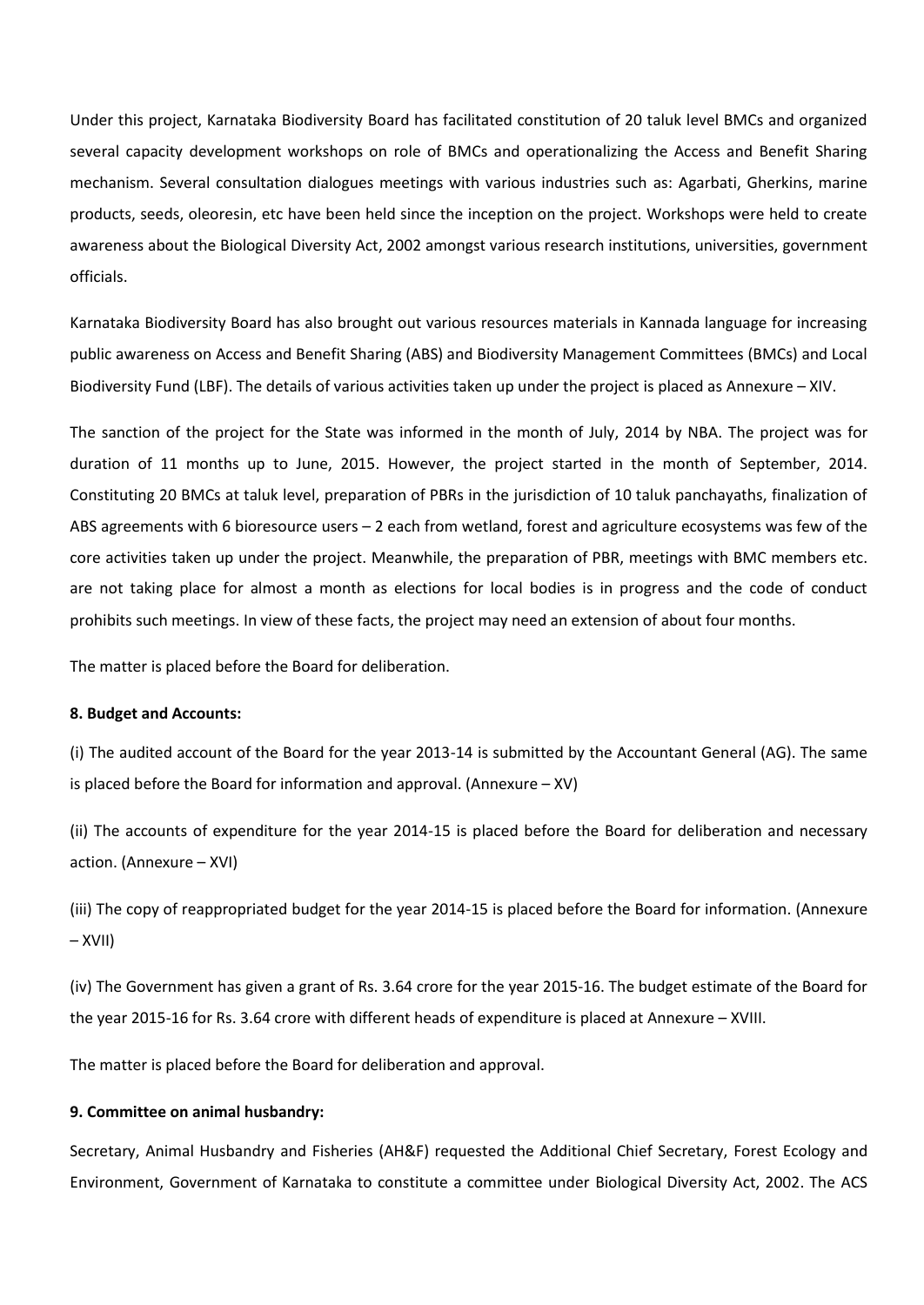FEE informed the Chairman, KBB to examine to constitute such committee. A committee was constituted vide letter No. TEC/C02/ABD/65 Dated 06/05/2015 (Annexure - XIX) to regulate the activities of animal husbandry including artificial insemination in animals and semen stations.

The proceedings of the first meeting of the Committee held under the Chair of Secretary, AH&F is placed before the Board for deliberation and necessary decision (Annexure – XX).

# **10. Declaration of Eco-Park – Sri Lakshmikantha Swamy, Medicinal Eco-park, Devaragudda (Sri Giri), Padmanabhanagara, Bengaluru as Heritage site.**

I. Secretary, Ecology and Environment forwarded a letter from Sri G Ashwathanarayan who had requested to declare Sri Lakshmikantha Swamy, Medicinal Eco-park, Devaragudda (Sri Giri), Padmanabhanagara, Bengaluru as Biological Diversity Heritage site (Annexure – XXI). This matter was discussed in the Board in its  $21^{st}$  Meeting and it was resolved "that the matter is pending with the Government. However, the Board further cautioned that very unique areas only should be declared as heritage sites and all precautions must be taken to ensure that the private interests do not creep in".

The matter is placed before the Board for deliberation and decision.

II. Karnataka High Court in its order for the writ petition No. 20078/2010(GM-RES-PIL) directed the respondent to maintain *status quo*, as it exist today, with the liberty to take up any further action that may be called for, after obtaining express concurrence of the Karnataka Biodiversity Board. Accordingly, the Managing Trustee, in the letter dated 30/12/2014 requested for certain repair as the temple was leaking. She was permitted to take up the repair under a condition that the original structure/architecture should not be changed.

The matter is placed before the Board for information.

# **11. Project for establishment of Herbarium and Botanical museum at Pilikula Nisargadhama.**

The Board has sanctioned an amount of 120 Lakhs for establishment of Herbarium and Botanical museum at Pilikula Nisargadhama. The project was for a duration of 5 years which is coming to an end in December 2015. As per the progress of the work, Rs. 60.20 Lakh has been released by the Board until now. The Executive Director, Dr. Shivaram Karanth, Pilikula Nisargadhama, Mangaluru vide his letter dated  $6<sup>th</sup>$  May, 2015 requested to extend the project for two more years and release the unspent amount of Rs. 37.80 lakhs. A letter from the Executive Director, Pilikula Nisargadhama is placed as Annexure – XXII.

The matter is placed before the Board for deliberation and suitable decision.